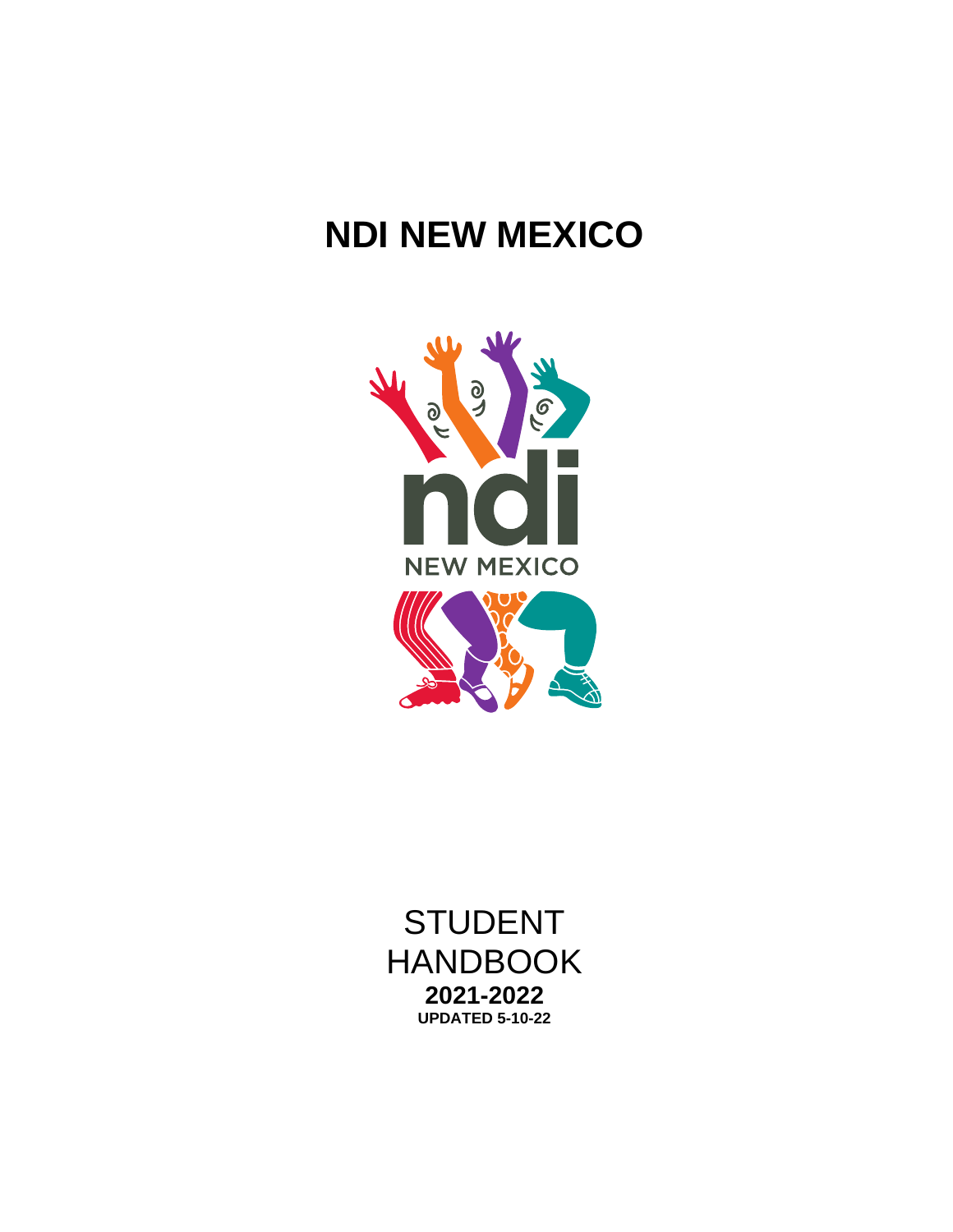*NDI New Mexico is founded with the knowledge that the arts have a unique power to engage and motivate children. The purpose of our distinctive programs is to help children develop discipline, a standard of excellence, and a belief in themselves that will carry over into all aspects of their lives.*

*For 25 successful years, our programs have made a measurable difference in the lives of New Mexico children.*

### **OUR PHILOSOPHY & VALUES**

NDI New Mexico provides rigorous performing arts programming that builds technical skills and personal character and is **accessible to all children**. We provide a well-rounded experience in the Performing Arts.

NDI New Mexico provides programming that contributes to children's success in life through healthy attitudes, rigor, discipline and creativity. Students' experience is consistent with NDI New Mexico's methodology of joyous learning while the teaching re-enforces the **NDI New Mexico Core Four: work hard, do your best, never give up and be healthy.**

At NDI New Mexico, we believe in excellence, respect, community, and safety. We are committed to creating a supportive learning environment so that all children can strive for their own personal health and excellence while feeling valued and safe. We promote open communication between staff, students, families and the community at large, and believe that a student's success depends on a strong two-way relationship between The NDI New Mexico staff and the family. We believe that every child has the capacity to learn, experience success, and ultimately develop confidence and pride through participation in our programs.

#### **TO STUDENTS**

We are happy that you are a student at NDI New Mexico and want you to experience success in your classes. In order to focus on your work, we would like you to commit to embodying the **values of our school – excellence, respect, community, and safety**. We will communicate openly and directly with you and your family. Please be assured that if you share information with us that concerns your safety, we will take quick and appropriate steps to respond.

#### **TO PARENTS/GUARDIANS AND FAMILIES**

We are happy that your child is taking part in NDI New Mexico programs. You play an important role in their success! We will communicate openly and directly with you about your student's experience, progress, and behavior. We encourage two-way communication and hope that an open dialogue will create a safe, respectful, and excellent environment where your child will thrive.

As parents or guardians, you can also join in the process! You can be a volunteer, participate in a class, and cheer your students on from home!. We hope you will take advantage of the many opportunities offered in our organization.

Each of us – students, teachers, and parents – is responsible for helping to create an environment, which is safe, respectful, and excellent. We take our responsibility seriously and ask that you do too. Thank you for your commitment and for being a part of NDI New Mexico.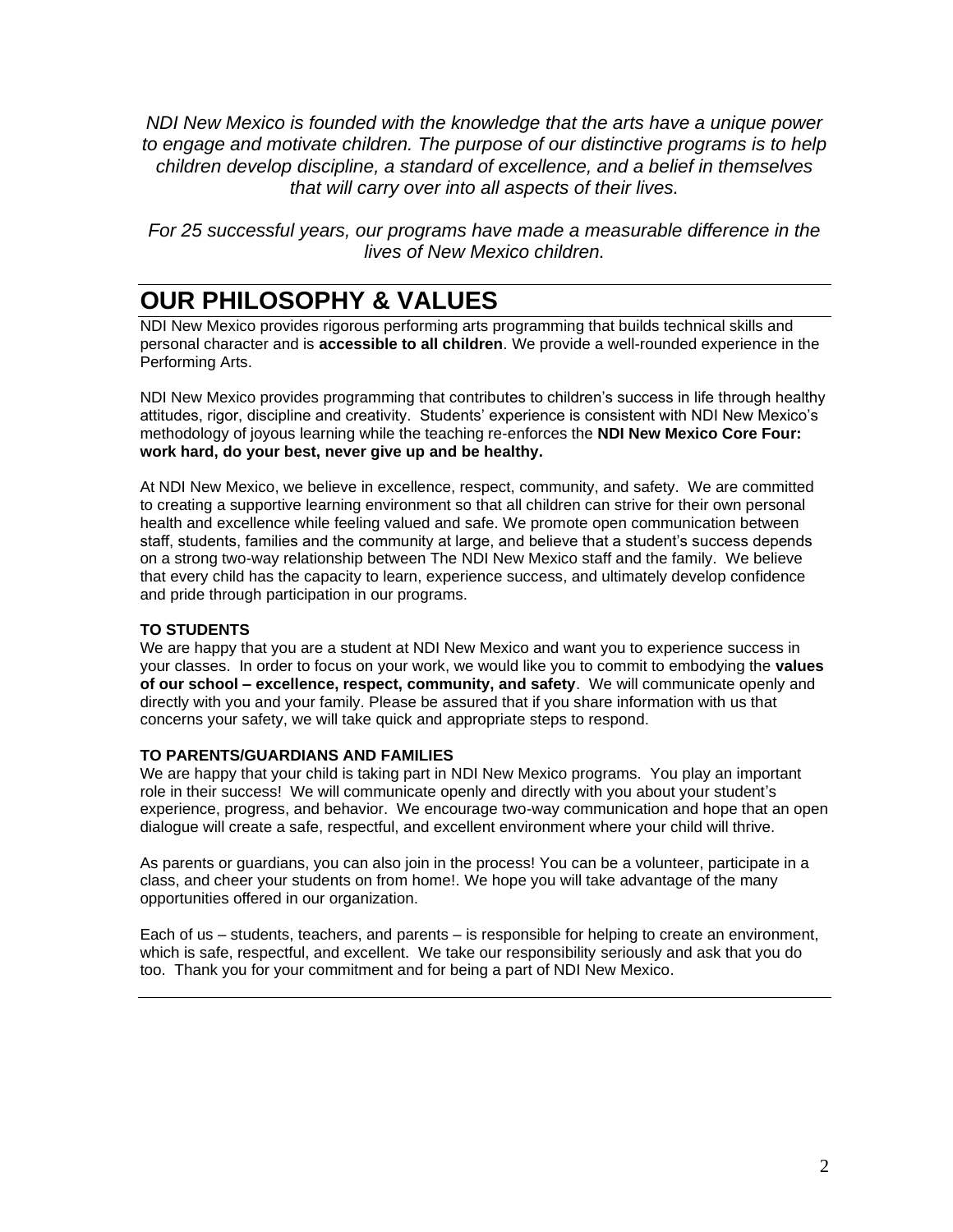#### **FALL AND SPRING CLASSES DRESS CODE**

- Hair must be secured off the face and neck for all classes. Ballet students must wear a bun.
- **Creative Movement:** Girls black leotard (any style), pink tights, ballet slippers. Boys – white shirt and black shorts, ballet shoes (For safety, please purchase ballet shoes)
- **Girls' ballet**: pink tights, black leotard, pink leather ballet shoes. \*Girls 12 and older should wear a sports bra
- **Girls' jazz, tap, and hip-hop**: black jazz pants, black leotard or camisole, black jazz or tap shoes, sneakers for hip-hop. \*Girls 12 and older should wear a sports bra
- **Girls' modern**: leotard and footless tights, bare feet. \*Girls 12 and older should wear a sports bra
- **Boys' ballet and modern:** black tights or biking shorts and a solid black or white close-fitting shirt, black ballet shoes, bare feet for modern. \*Boys 12 or older wear a dance belt.
- **Boys' jazz, tap, and hip-hop:** black jazz pants, a solid black or white close-fitting shirt, jazz or tap shoes, sneakers for hip-hop. \*Boys 12 or older wear a dance belt.
- **Musical Theater:** Clothes that are easy to move in and jazz shoes.

Repeated violations of the dress code is grounds for dismissal from the program.

### **SUMMER DRESS CODE**

Dancers will take different disciplines of dance each day of the week during our Summer Program.

Hair must be secured off the face and neck for all classes. Ballet students **must** wear a bun.

*Please arrive each day in the following uniform:*

• **Creative Movement and Pre-Ballet:**

Girls – black leotard, pink or skin tone tights, ballet slippers.

Boys – white shirt and black shorts or leggings, ballet shoes.

- **Girls' Ballet:** pink or skin tone tights, black leotard, pink or skin tone ballet shoes. Pointe shoes if on pointe. *\*Girls 12 and older should wear a sports bra.*
- **Boys' Dance:** black tights, leggings or biking shorts, and a white close-fitting shirt. \**Boys 10 or older should wear a dance belt.*

#### **Additional pieces to have in your dance bag:**

• **Girls and Boys:** Black leggings or jazz pants for Jazz, Tap, Modern, and Hip-Hop. These can be changed into after Ballet or put on over tights. Bare feet and footless tights for Modern. Sneakers for Hip-Hop. Jazz and Tap shoes can be loaned. *\*Girls 12 and older should wear a sports bra and boys 10 or older should wear a dance belt.*

#### **Remember to also bring:**

- water bottle
- towel
- small snack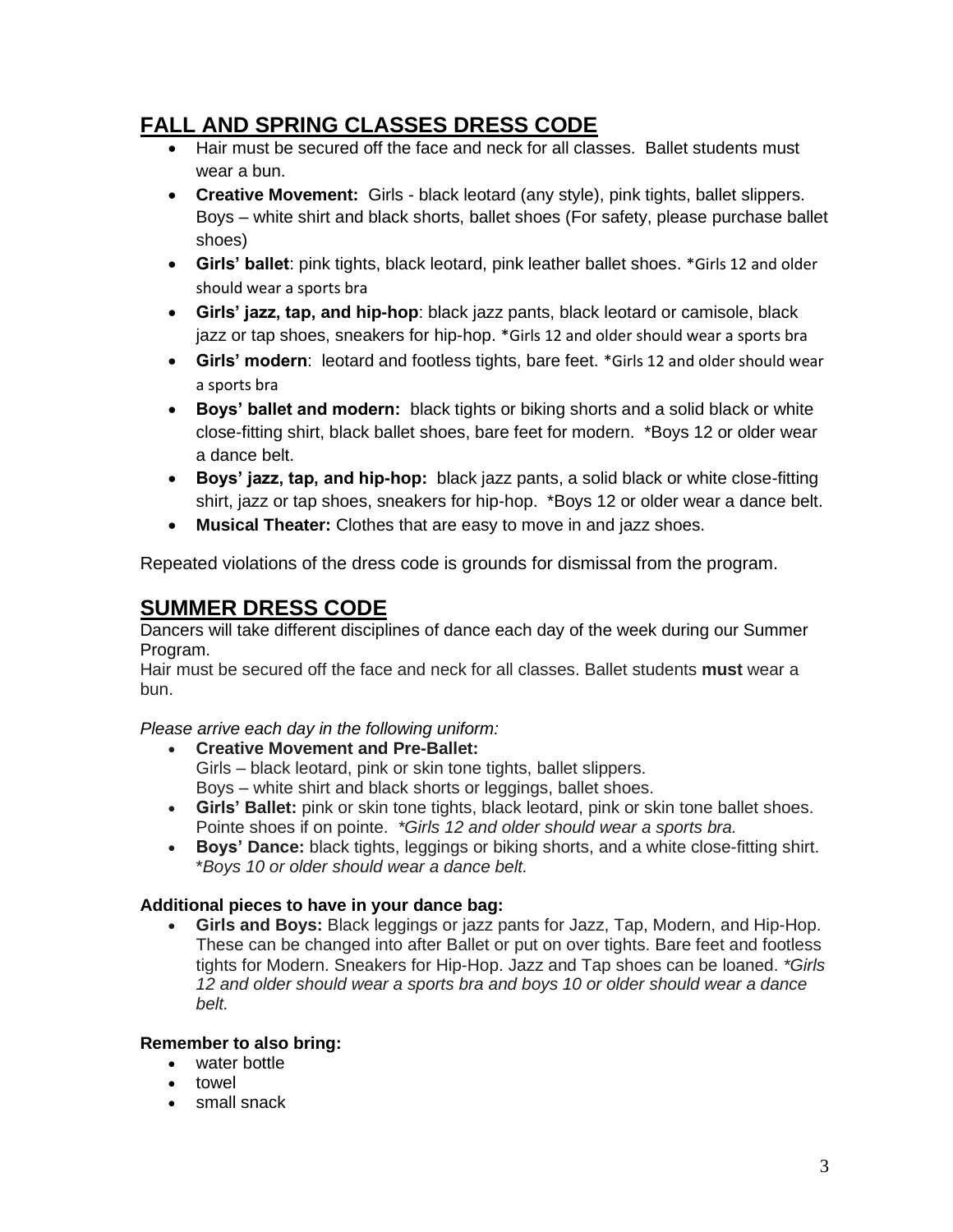# **CLASS ATTENDANCE**

Consistent and timely attendance is necessary for your student's success and eligibility to perform.

Any student who shows a pattern of regular or repeated absence or tardiness may be removed from the program.

Make up classes may be taken at the same level or lower if available and at the discretion of the Director.

### **ILLNESS, INJURY AND MEDICAL CONDITIONS**

Students who are injured, are encouraged to watch their class. Much can be learned from watching others and hearing corrections. However, students who are ill are asked to stay home.

It is our intention to guide students to dance safely and in a healthy and careful manner. Still, the nature of dance as a strenuous physical activity can result in frequent discomfort or even a more serious injury. Students who show a pattern of chronic injury (repeated sprains, or regular/constant pain) may be required to show a doctor's note. Any student that has been under a doctor's care for an injury must show a doctor's note to return to class. While we want students to fully participate in classes, we also want to be certain that it is in their best interest physically to do so.

Please note, NDI New Mexico does not administer any medications to students, whether they are over-the-counter or prescription medications. Please notify the front office if your child carries prescription medication with them or if your child has any medical or behavioral challenges.

## **CLASS CANCELLATION POLICY**

#### **Cancellation Policy for Adult classes**

Adult classes with less than 3 students will be cancelled.

#### **Cancellation Policy for Children's classes**

Class will be cancelled if there are less than 3 students in attendance. If class is cancelled we will call the parents and hopefully find a make-up option. To avoid this occurrence, we ask families to inform us if they will not be attending.

### **STUDENT ASSESSMENT AND PLACEMENT POLICY**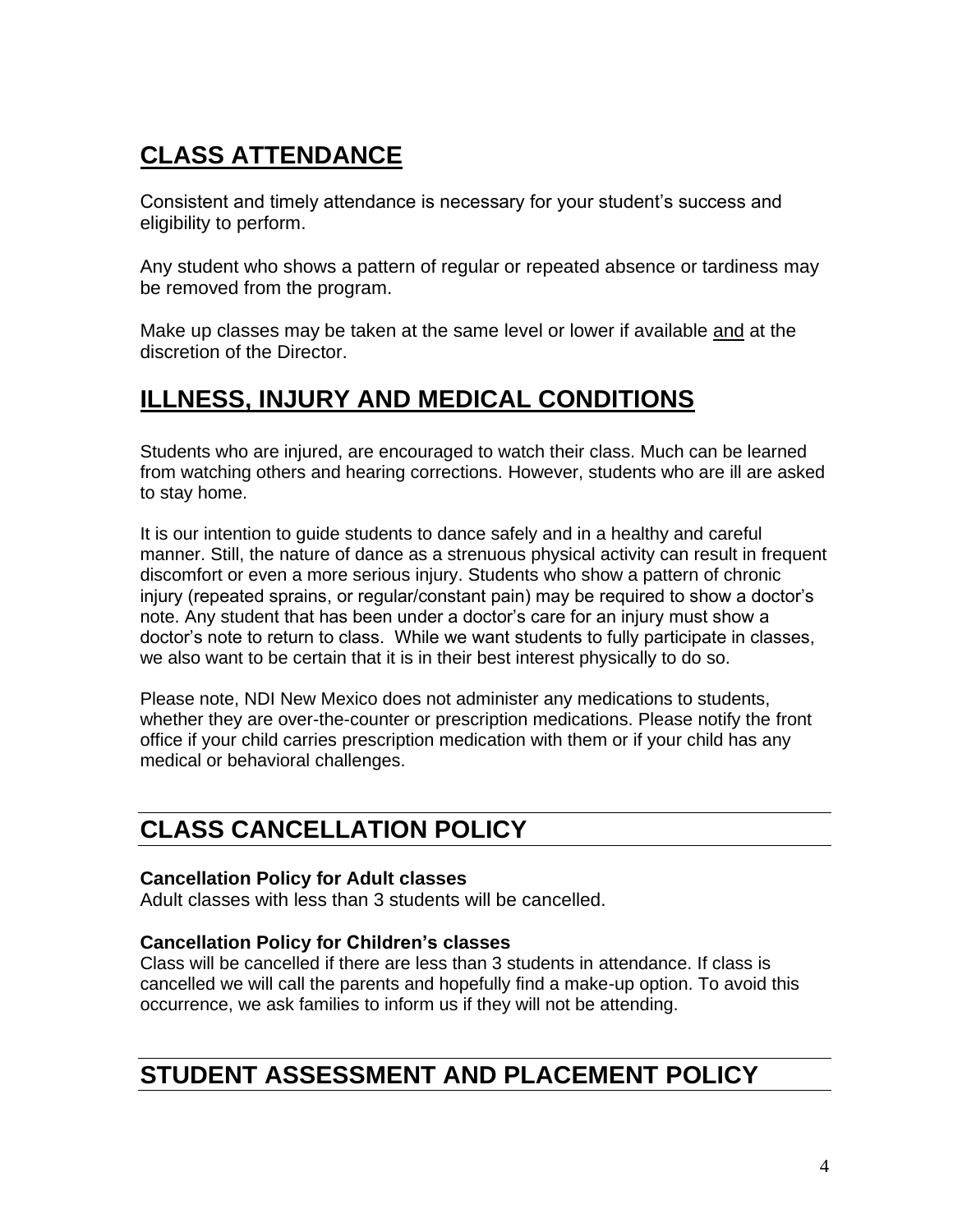We are committed to continuously evaluating our students throughout the year and we will suggest a change in classes whenever appropriate.

#### **A MESSAGE FOR DANCERS INTERESTED IN POINTE**

To be considered for pointe class a student must be in a minimum of three technique classes (not counting the pointe class) per week. ONE of these classes can be a modern or jazz class. The minimum age for consideration is eleven years old. Eight through twelve year-olds are encouraged to take a minimum of two ballet classes per week to prepare for pointe. Flexibility and strength in the feet and ankles are necessary as is an intermediate level of ballet technique. The Director, with consultation from the ballet faculty, will invite dancers Pointe class when appropriate.

### **VOLUNTEER OPPORTUNITIES**

Volunteering is a wonderful way to be a part of your child's programs. It's also a great way to get to know other families and staff members at NDI New Mexico. We primarily invite volunteers during performance times. We seek volunteers in the areas of ushering, box office, merchandise sales, parking and backstage assistance. Throughout the year we may need extra hands for costume sewing or data entry. If you are interested in volunteering, please see the front office. We hope you'll join us!

### **RULES AND REGULATIONS**

Theft, vandalism, violence, bullying, drug or alcohol use or other harmful or inappropriate behavior is grounds for dismissal from the program. Weapons of any kind are strictly prohibited in NDI New Mexico facilities.

NDI New Mexico requires that students do not engage in self-injurious behaviors. Students found to be engaging in such behaviors may be removed from the program. The student's safety is our primary concern and we will take appropriate steps in response to concerns about safety.

Repeat violations of the dress code is grounds for dismissal from the program.

Students must be dropped off no earlier than 15 minutes prior to class time and must be picked up within 15 minutes after class and signed out by an adult. NDI New Mexico reserves the right to call the emergency contacts on the registration form and then, only if necessary, the police, for students who are not picked up in a timely manner.